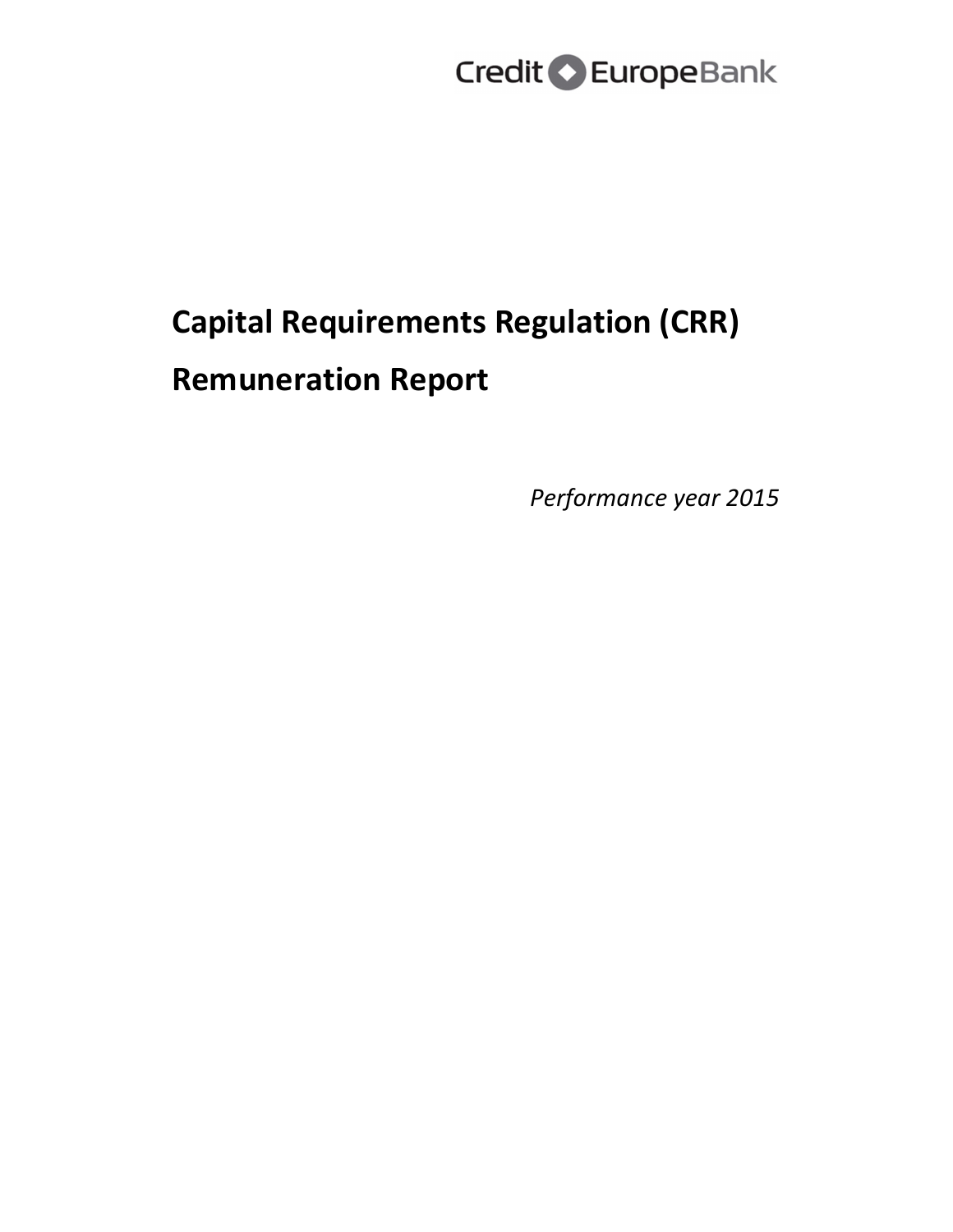### **TABLE OF CONTENTS**

| 2) |  |
|----|--|
|    |  |
|    |  |
|    |  |
|    |  |
| 7) |  |
|    |  |

| ANNEX 1        | <b>PAID REMUNERATION</b>                   |
|----------------|--------------------------------------------|
| ANNEX 2        | AWARDED & PAID VARIABLE REMUNERATION       |
| <b>ANNEX 3</b> | OUTSTANDING DEFERRED VARIABLE REMUNERATION |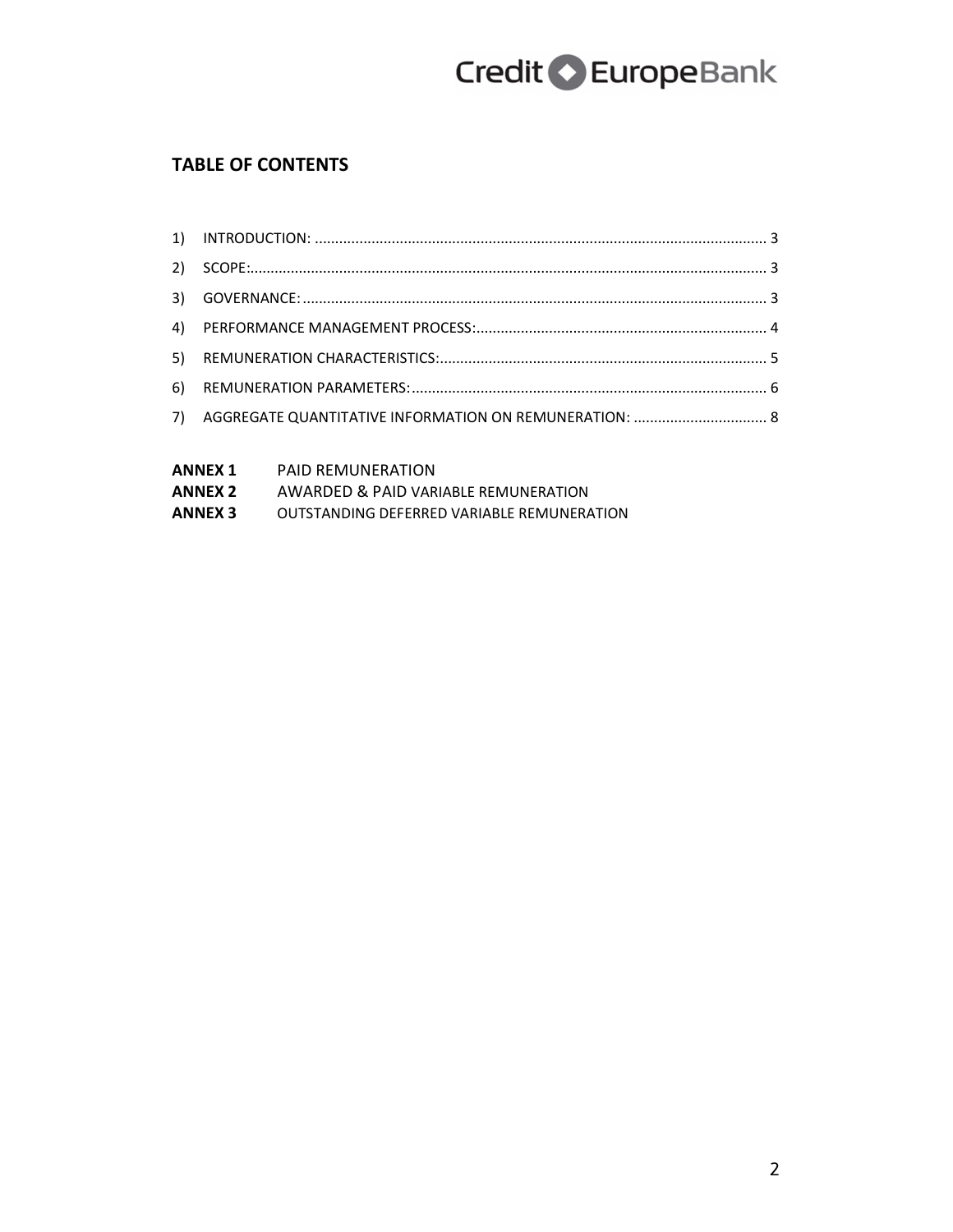#### **1) INTRODUCTION:**

Our organizational success depends on the high level of skills and professionalism of our employees and remuneration needs to be well-balanced to retain and recruit highly qualified staff. Therefore, Credit Europe Bank N.V. ("CEBNV") ensures that its remuneration policy maintains a balance between short-term and long-term value creation. The Group Remuneration Policy incorporates rules and guidelines for the setting and determination of fixed and variable remuneration for both Identified and Non Identified Staff and ensures appropriate correspondence with its risk profile and the interests of all stakeholders.

#### **2) SCOPE:**

This Remuneration Report provides detailed information on our Group Remuneration Policy and practices of our Identified Staff. This report and the data herein, refer to the performance year of 2015.

This report should be read in conjunction with our remuneration chapter, as laid down in the Annual Report 2015.

#### **3) GOVERNANCE:**

The key elements of the governance structure for the fixing, execution and evaluation of the remuneration management are as follows:

CEB's Supervisory Board is responsible for the establishment, execution and evaluation of the Group Remuneration Policy and the Supervisory Board monitors the proper implementation of this by the Managing Board. The HR & Remuneration Committee (a subcommittee of the Supervisory Board – described in more detail below) meets at least each quarter and prepares the decision-making process for the Supervisory Board, taking into account the long-term interests of all stakeholders of CEB.

Remuneration of Identified Staff is determined by the Supervisory Board. The remuneration of the other employees is determined and implemented by the Managing Board and supervised by the HR & Remuneration Committee. For senior managers in control functions, remuneration is directly supervised by the HR & Remuneration Committee.

CEB's Group Remuneration Policy authorizes the Supervisory Board to adjust the variable remuneration of (a group of) Employees, if continuation on the same level would have an unfair and unintended effect. Moreover, the Supervisory Board has the right to reclaim the variable component of remuneration granted to Employees, if it turns out that such was based on inaccurate data.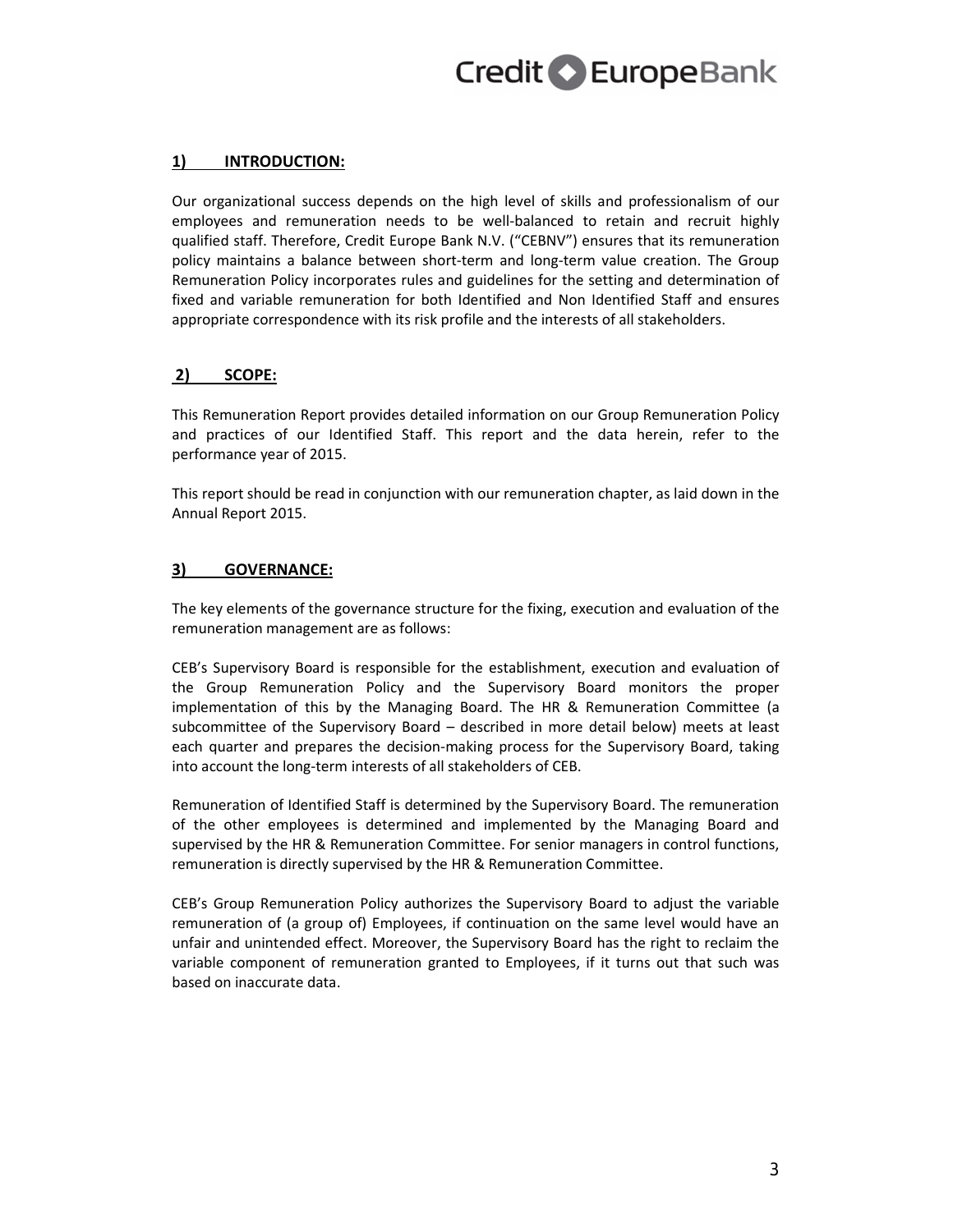#### **4) PERFORMANCE MANAGEMENT PROCESS:**

One of the key elements of CEB's Group Remuneration Policy is the description of the appraisal process. In this paragraph, a summary is given of this process:

On the basis of pre-determined and assessable objectives, comprising financial and nonfinancial elements, and also on the basis of competences and general indicators, an Employee's overall performance assessment is determined, at least once per year. The nonfinancial objectives form a substantial portion (with a minimum of 50%) of the total set of objectives for an employee.

#### (i) Objective-setting

Each year, the Managing Board formulates its own objectives (financial and non-financial) and presents them for approval to the Supervisory Board. The approved objectives are then assigned (partially) to the relevant Identified Staff and Employees. Pursuant to the Group Remuneration Policy, financial objective-setting for Employees in control functions may not be based on the commercial objectives of CEB, i.e. the objectives of these Employees are set independent from the financial targets and/or results of the business they control.

#### (ii) Performance assessment

Financial performance of an employee is assessed in the context of CEB's financial stability and own-funds requirements as well as the long-term interests of the shareholders and other stakeholders.

Financial performance shall be evaluated on the basis of (a) divisional/ departmental profitability, calculated on financial criteria such as Net Income and (b) the department's attribution/claim to the risk profile of CEB.

Via a web-based performance management system, an overall 'performance score' is generated. The three performance categories are competences, general indicators and objectives. For the overall score, the following weighted percentages apply per category: competences 30%, general indicators 20% and objectives 50%. The end score is a figure between 1 and 5 – whereby 5 is excellent.

Performance evaluation of Identified Staff takes into account performance over several years and appraisals for Employees in control functions take into account the 'countervailing function' of these staff members.

Apart from the governance structure and appraisal process, the CEB Group Remuneration Policy incorporates rules and guidelines for the setting and determination of fixed and variable remuneration for both Non-Identified as Identified Staff. In the following chapters the specific requirements are applicable to CEB's Identified Staff.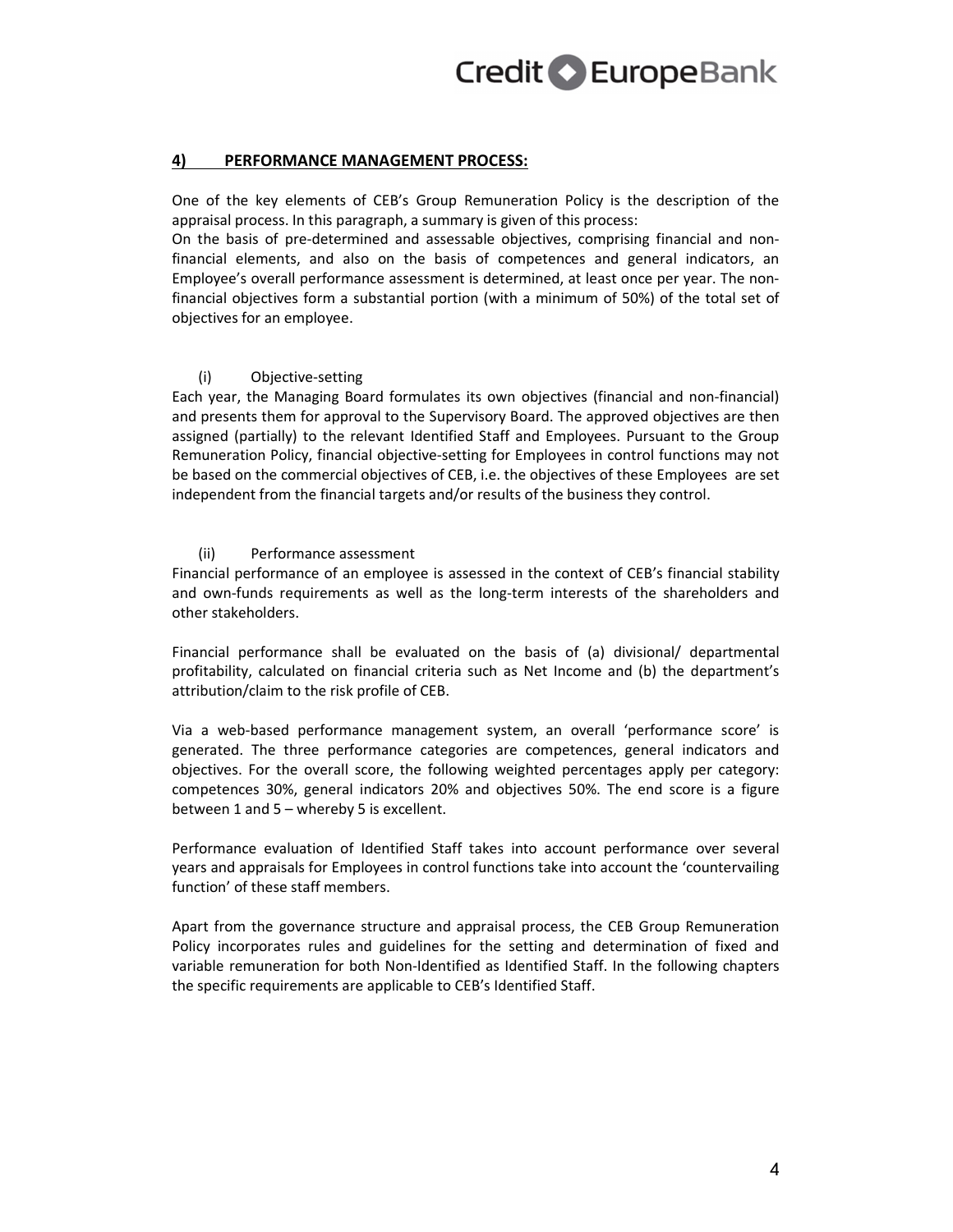#### **5) REMUNERATION CHARACTERISTICS:**

#### (i) Variable Remuneration Cap

As a rule in CEB, all fixed salary levels are conservatively aligned in comparison to similar functions in banking and the industry, nationally and internationally.

The main principles for granting variable pay are based on the Wbfo, CRD IV and the Rbb 2014. This results in the fact that CEB applies a maximum ratio of variable remuneration in relation to fixed remuneration for Identified Staff. Employees are not remunerated on the basis of a CLA and any variable remuneration to be paid (if any at all) may not exceed 100% of an Employee's annual fixed salary. Further all awards of variable remuneration to Employees of the Group comply with the limitations on variable remuneration pursuant to article 1:121 of the FSA, where applicable, use is made of the deviations included in the aforementioned article of the FSA. Guaranteed variable remuneration to Employees is not allowed.

#### *(ii) Phantom Share plan*

In CEB's Phantom Share Plan the terms and conditions for the granting of Phantom Shares to Identified Staff are laid down. The Plan entails that variable remuneration awarded to an Identified Staff will be:

- for 60% unconditional and for 40% deferred;
- if an Identified Staff member is awarded a total of more than  $€ 300.000$  gross (or equivalent), 40% will be unconditional and for 60% deferred;
- at least 50% of the variable remuneration (deferred or unconditional) is in the form of financial instruments whose value is determined by/ derived from the value of CEB shares: Phantom Shares. These financial instruments are rights – not shares.

The deferred part of the variable remuneration vests over a period of 3 years. Furthermore, vested Phantom Shares (whether deferred or unconditional) are subject to a retention period of 1 year. Vesting and exercise of the Phantom Shares is subject to the fulfilment of certain conditions. For example, the holder's performance score must exceed a certain limit.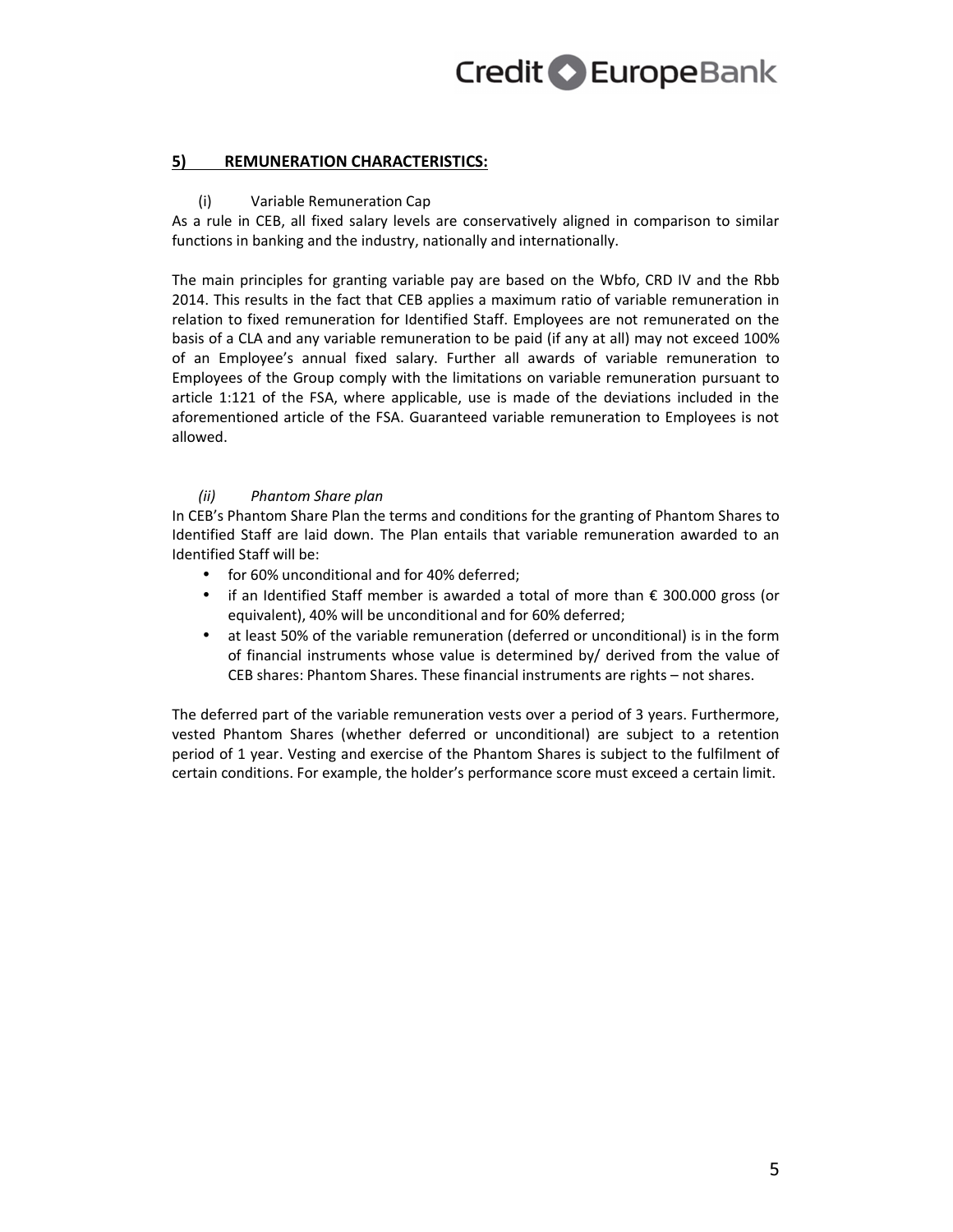#### **6) REMUNERATION PARAMETERS:**

Pursuant to the Group Remuneration Policy, the granting of variable remuneration 'at all' depends on CEB's performance in a year. By virtue of the rules, if CEB's ROAE in any given year is less than 2% or negative, there will be no variable remuneration. Additionally, the requirement applies that the granting of variable remuneration may not restrict CEB's possibilities to reinforce its regulatory capital, its solvency ratio or its own funds. CEB has no other non-cash benefits or non-cash variable remuneration elements.

#### *(i) Ex-ante risk adjustment*

The ex-ante assessment process aims to check, verify and consider the full range of any current and potential future risks. As part of this process, the control functions perform the ex-ante risk assessment. With the input from the control functions, a set of risk requirements is agreed for all Identified Staff holding risk taker roles. Risk requirements set the minimum standard to be obtained during the performance year. Deviation there from may lead to full or partial reduction of variable remuneration via a so called risk modifier.

#### *(ii) Ex-post risk adjustment: Malus & Clawback*

Further to the above, the ex-post assessment process aims to perform an analysis as to whether amongst others the outcome of the initial ex-ante assessment process were correct. Like with the ex-ante assessment, this assessment is performed by the control functions. The payment of variable remuneration is subject to malus and clawback arrangements, which means that variable remuneration granted but not yet vested, in whole or in part, will be reduced or lapse (malus) or variable remuneration already vested/paid will be recovered (clawback), in whole or in part, in case pre-determined risk requirements are not met.

The payment of variable remuneration is subject to the following malus and clawback arrangements:

| Variable remuneration granted but not yet vested, in whole or in<br>part, may be reduced or lapse (malus) or variable remuneration<br>already vested/paid may be recovered (clawback), in whole or in<br>part, if one or more of the following circumstances would occur: | <b>Malus</b> | <b>Clawback</b> |
|---------------------------------------------------------------------------------------------------------------------------------------------------------------------------------------------------------------------------------------------------------------------------|--------------|-----------------|
| the Identified Staff member did not meet fitting norms on<br>competence and appropriate behaviour;                                                                                                                                                                        |              |                 |
| the Identified Staff member is responsible for behaviour leading to<br>deterioration of the Group's position;                                                                                                                                                             |              |                 |
| evidence of misconduct or serious error by the Identified Staff<br>member (e.g. in case of a negative reassessment by the regulator; a<br>breach of disciplinary laws for bankers, codes of conduct and other<br>internal rules, especially concerning risks);            |              |                 |
| any regulatory sanctions where the conduct of the Identified Staff<br>member contributed to the sanction;                                                                                                                                                                 |              |                 |
| in case any variable remuneration paid to the Identified Staff<br>member was based on inaccurate (financial) data.                                                                                                                                                        |              |                 |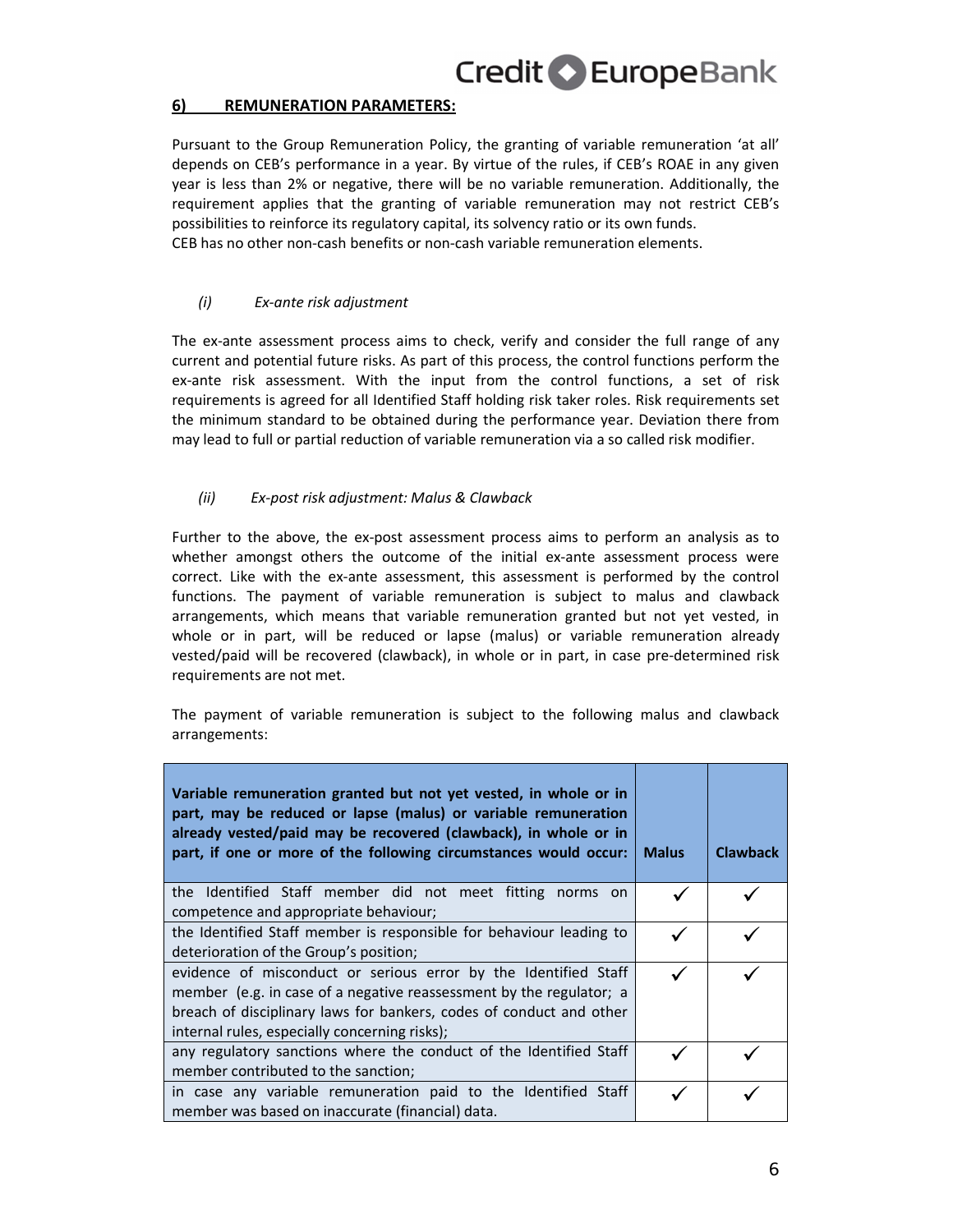| Variable remuneration granted but not yet vested, in whole or in<br>part, may be reduced or lapse (malus) if one or more of the<br>following circumstances would occur:                                                     | <b>Malus</b> | <b>Clawback</b> |
|-----------------------------------------------------------------------------------------------------------------------------------------------------------------------------------------------------------------------------|--------------|-----------------|
| if the Group Company or the business unit in which the Identified<br>Staff member works suffers a significant downturn in its financial<br>performance (e.g. an ROAE $<$ 2%) or when the financial results are<br>negative; |              |                 |
| if the Group Company or the business unit in which the Identified<br>Staff member works suffers a significant failure of risk management;                                                                                   |              |                 |
| significant increases in the Group's, the relevant Group Company's or<br>business unit's economic or regulatory capital base;                                                                                               |              |                 |
| if there are significant changes in the Group's or the relevant Group<br>Company's overall financial situation.                                                                                                             |              |                 |

| Variable remuneration awarded and not paid out to Identified Staff<br>shall be immediately forfeited and nullified, and were applicable<br>subject to clawback:                                                                                                                     | <b>Malus</b> | <b>Clawback</b> |
|-------------------------------------------------------------------------------------------------------------------------------------------------------------------------------------------------------------------------------------------------------------------------------------|--------------|-----------------|
| in case of termination of the employment agreement for urgent<br>cause within the meaning of section 7:677 (1) of the Dutch Civil Code<br>(DCC) or for the ground as referred to in section 7:669 (3) sub (d)<br>DCC, or similar legislation in other jurisdictions ('bad leaver'). |              |                 |

| Variable remuneration awarded and not yet vested, shall be<br>forfeited and nullified: | <b>Malus</b> | <b>Clawback</b> |
|----------------------------------------------------------------------------------------|--------------|-----------------|
| if at the date of pay out, the Identified Staff member has an average                  |              |                 |
| 'performance score' of less than 2.5 (out of a scoring range between                   |              |                 |
| 0 ('poor') and 5 ('excellent'), over 3 previous and consecutive years,                 |              |                 |

With respect to the overall monitoring by CEB's control functions, a comprehensive framework is defined in a separate document with the title 'Control Functions Remuneration Monitoring Procedure'.

ī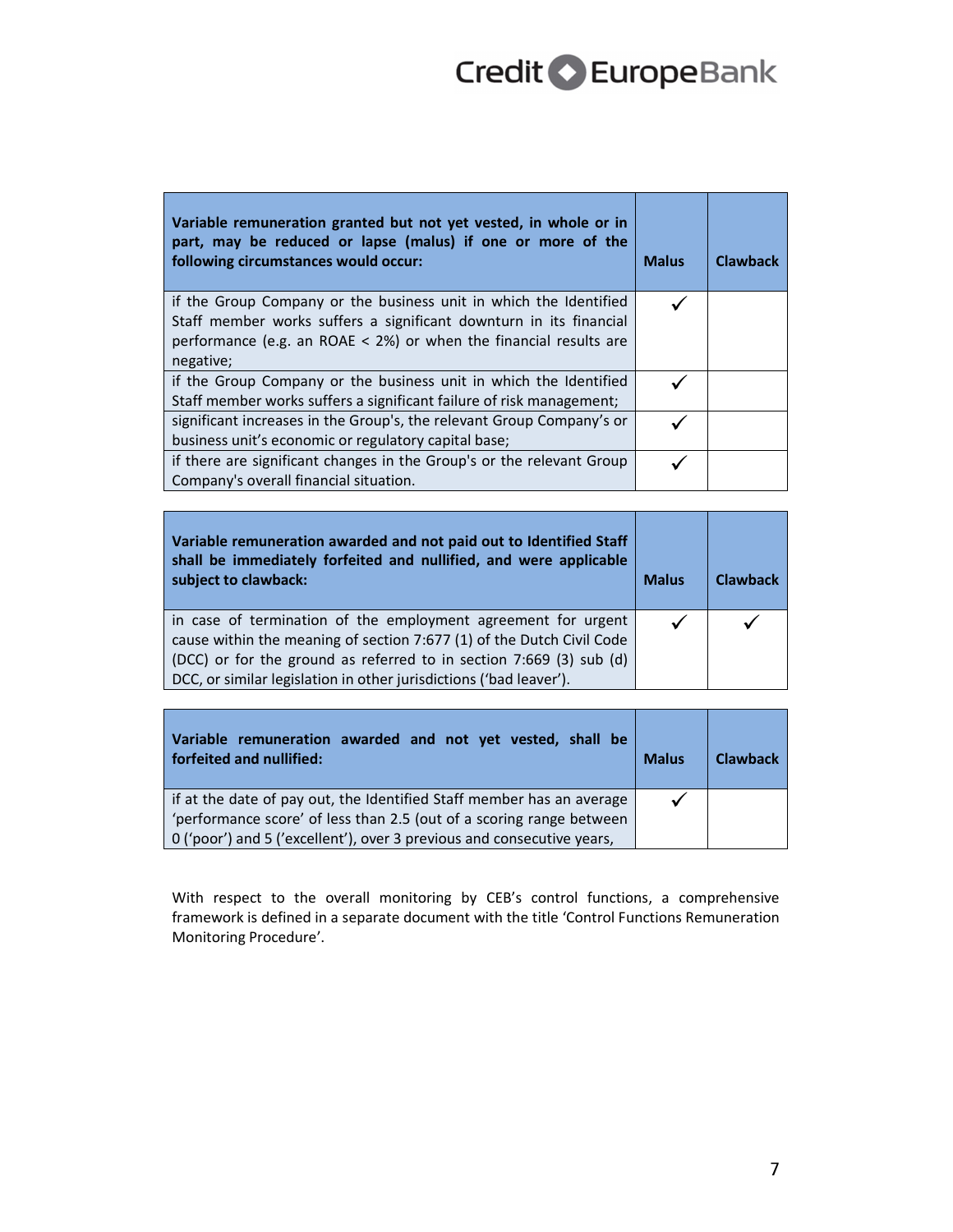#### **7) AGGREGATE QUANTITATIVE INFORMATION ON REMUNERATION:**

(i) Total remuneration Identified Staff

Over the year 2015, the **total** amount of remuneration paid out to the Identified Staff amounts to € 14.959.636

(ii) Aggregate quantitative information on **fixed** remuneration for Identified Staff

The fixed salaries of all staff are aligned with comparable functions inside and outside the financial industry, national and international.

Adjustments to fixed salaries are in principle considered annually. The amendments are proposed for an individual or a group of Employees by the appropriate functional manager and decided upon by the Managing Board and/or the Supervisory Board (on advice of the HR & Remuneration Committee) or, where applicable, by the responsible local management. Fixed salaries may not be adjusted downwards unilaterally by the Managing or Supervisory Board or, where applicable, by the responsible local management, except in case the interests of the Employees concerned should yield to the interests of the relevant group Company according to standards of reasonableness and fairness.

In 2015, the total amount of fixed remuneration paid out to the Identified Staff amounts to € 12'469'171

(iii) Aggregate quantitative information on **variable** remuneration for Identified Staff

As part of CEB's Group Remuneration Policy, variable remuneration packages of all employees are granted based on the (financial and non-financial) performance over the respective reporting year and paid out in the form of cash and/or Phantom Share (both unconditional and conditional) in the preceding years.

The variable remuneration for Identified Staff was split in an unconditional and deferred part (resp. 60% and 40%, or resp. 40% and 60% if awarded a total of more than  $\epsilon$  300.000 gross) and awarded in cash or Phantom Shares (50/50). A retention period of 1 year applies to the vested Phantom Shares.

In 2015 CEB has identified a total of 81 Identified Staff members and the following can be shared as a concise summary concerning the variable remuneration;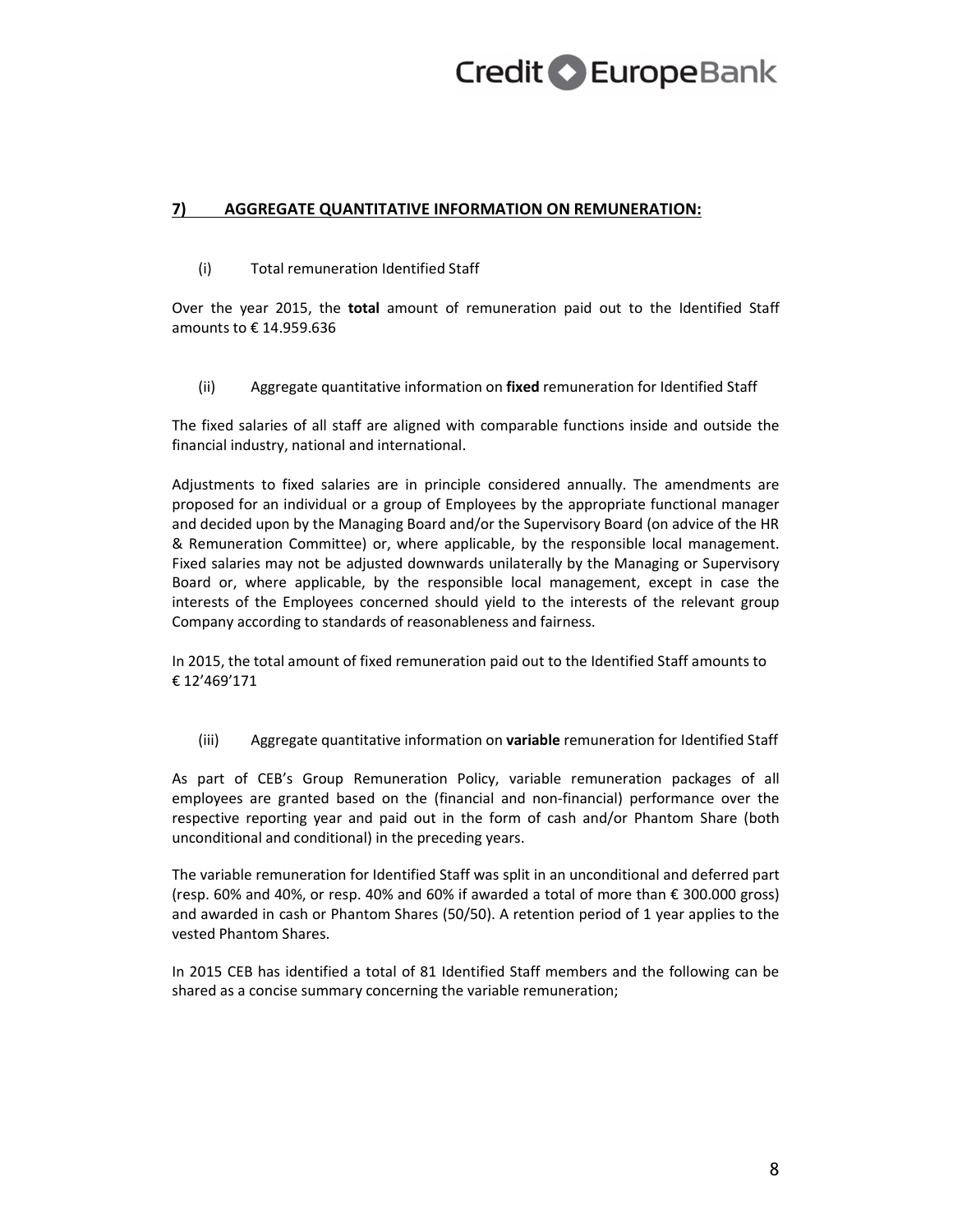#### **AWARDED**

Over the performance year 2015, the total amount of variable remuneration *awarded* amounts to  $\epsilon$  3.952.644, which is split into:

- Non-Identified Staff:
	- o Unconditional cash with a total amount of € 1.300.878
- Identified Staff
	- o Unconditional cash with a total amount of € 767.286
	- o Unconditional Phantom Shares with a total amount of € 748.110
	- o Deferred cash with a total amount of € 568.185
	- o Deferred Phantom Shares with a total amount of € 568.185

#### **PAID OUT**

Over the performance year 2015, the total amount of variable remuneration *paid out* amounts to €2.068.164, which is split into:

- Non-Identified Staff:
	- o Unconditional cash with a total amount of € 1.300.878
- Identified Staff
	- o Unconditional cash with a total amount of € 767.286

With reference to the **deferred variable remuneration of previous years,** the total amount *paid out,* both cash and Phantom Shares, amounts to € 1.723.179

#### **OUTSTANDING**

With reference to the deferred variable remuneration, the total amount *outstanding* amounts to € 3.572.445, which is split into:

- Cash
	- o Deferred cash with a total amount of € 1.142.048
- Phantom Shares
	- o Vested with a total amount of € 1.279.131
	- o Unvested with a total amount of € 1.151.266

#### **Finally, over the performance year 2015:**

- There has been no individual remunerated  $\epsilon$  1 million or more;
- There has been no 'less than awarded' deferred pay-out due to ex-post adjustment;
- No sign-on or entry awards were paid to any Identified Staff member;
- No severance payments were paid to any Identified Staff member
	- Severance payments have been paid to a total of 21 employees (non-identified staff) amounting to € 1'048'798. None of the payments exceeded one year's fixed salary and the highest amount granted was  $\epsilon$  100'685.

*For an overview of the total remuneration paid to Identified Staff; amounts of awarded and paid (deferred) variable remuneration, to both Identified & Non-Identified Staff; as well as the outstanding vested and unvested variable remuneration, is being referred to enclosed annexes 1, 2 & 3.*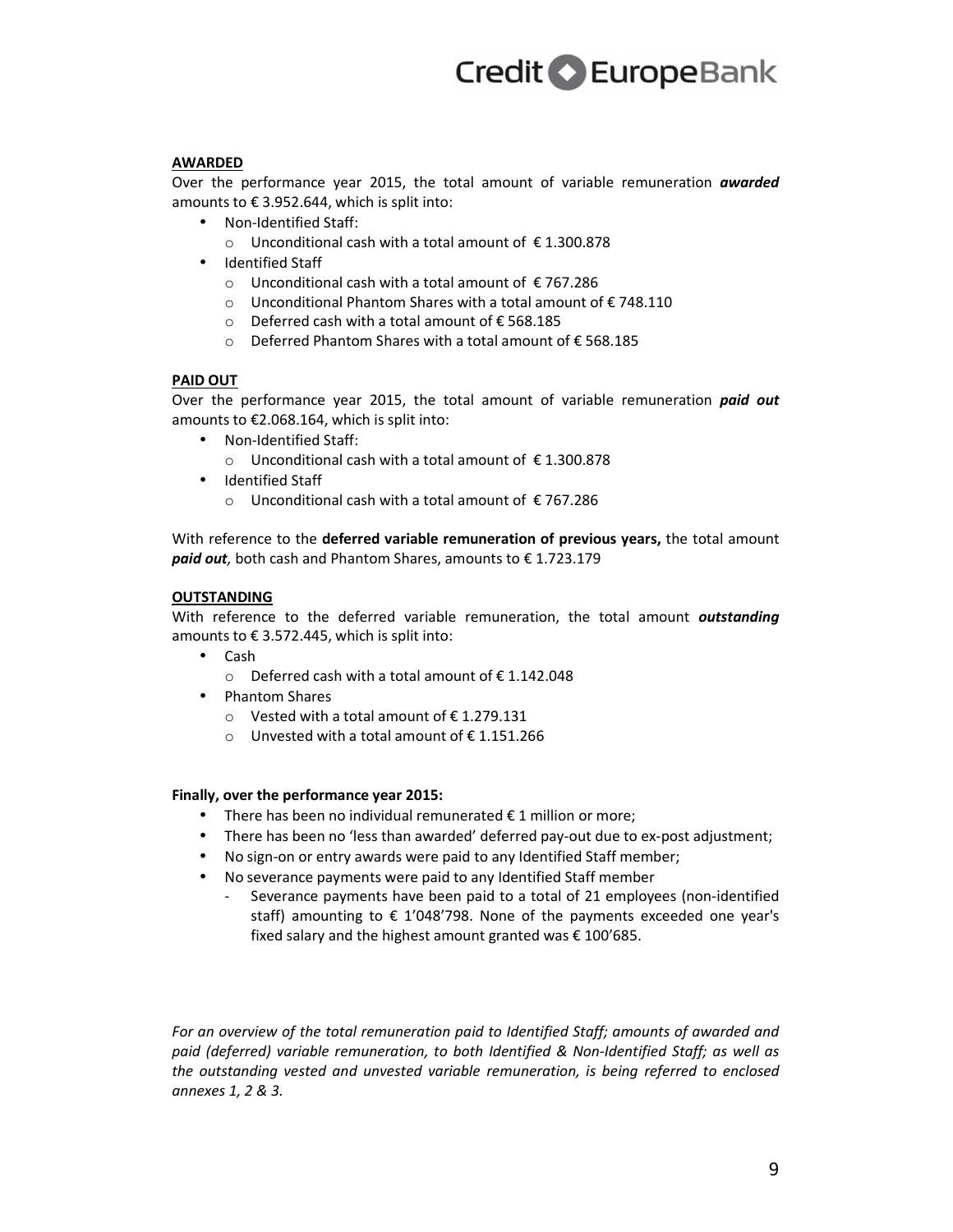#### **ANNEX 1** Paid Remuneration

|                                       | <b>Fixed Remuneration to ID Staff</b> | <b>Variable Remuneration to ID Staff</b> | <b>Paid Remuneration to ID Staff</b> |
|---------------------------------------|---------------------------------------|------------------------------------------|--------------------------------------|
|                                       | (2015)                                | (over 2015 Performance)                  | (2015)                               |
| # Identified<br><b>Staff</b><br>(IDS) | <b>Total</b>                          | <b>Total</b>                             | <b>Total</b>                         |

| 81 | €12.469.171<br>€2.490.465 | £14.959.636 |
|----|---------------------------|-------------|
|----|---------------------------|-------------|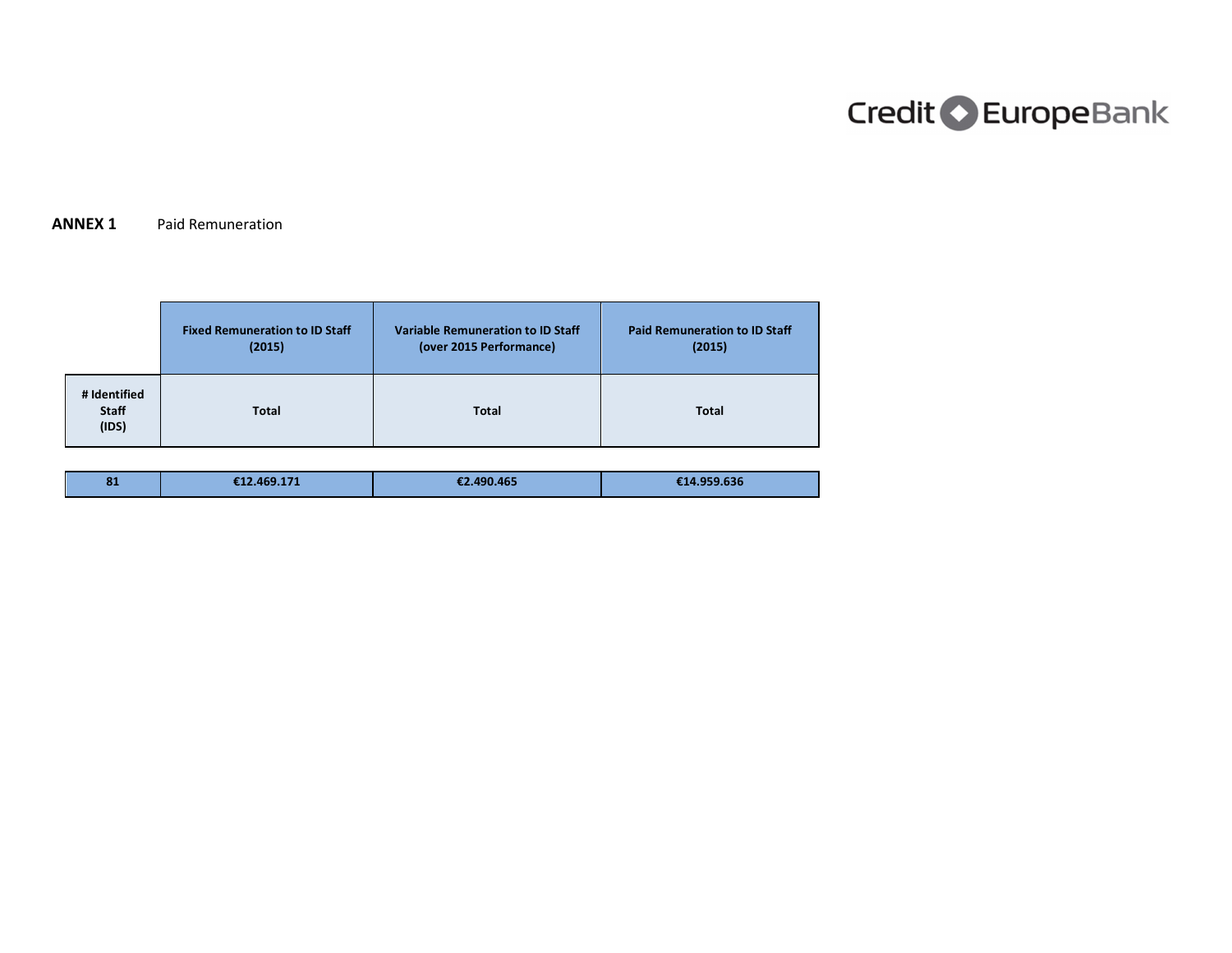### **ANNEX 2** Awarded & Paid Variable Remuneration

| <b>Variable Remuneration</b><br>(previous years) |                                                              |                                                                              |                            |                                       | <b>Variable Remuneration</b><br>(over 2015 performance) |                                                |                       |                                          |                                                       |
|--------------------------------------------------|--------------------------------------------------------------|------------------------------------------------------------------------------|----------------------------|---------------------------------------|---------------------------------------------------------|------------------------------------------------|-----------------------|------------------------------------------|-------------------------------------------------------|
| # Identified<br><b>Staff</b><br>(IDS)            | <b>Deferred Cash Payments</b><br>to ID Staff<br><b>Total</b> | <b>Deferred Phantom Share</b><br><b>Payments to ID Staff</b><br><b>Total</b> | Immediate<br>Cash<br>(IDS) | 30%<br><b>Phantom Shares</b><br>(IDS) | 20% Deferred<br>Cash<br>(IDS)                           | 20% Deferred<br><b>Phantom Shares</b><br>(IDS) | <b>Total</b><br>(IDS) | Non-Identified<br><b>Staff</b><br>(NIDS) | <b>Total Variable</b><br>Remuneration<br>(IDS & NIDS) |
| 81                                               | €529.133                                                     | €1.194.046                                                                   | €767.286                   | €748.110                              | €568.185                                                | €568.185                                       | €2.651.766            | €1.300.878                               | €3.952.644                                            |

*IDS = Identified Staff* 

*NIDS = Non Identified Staff*